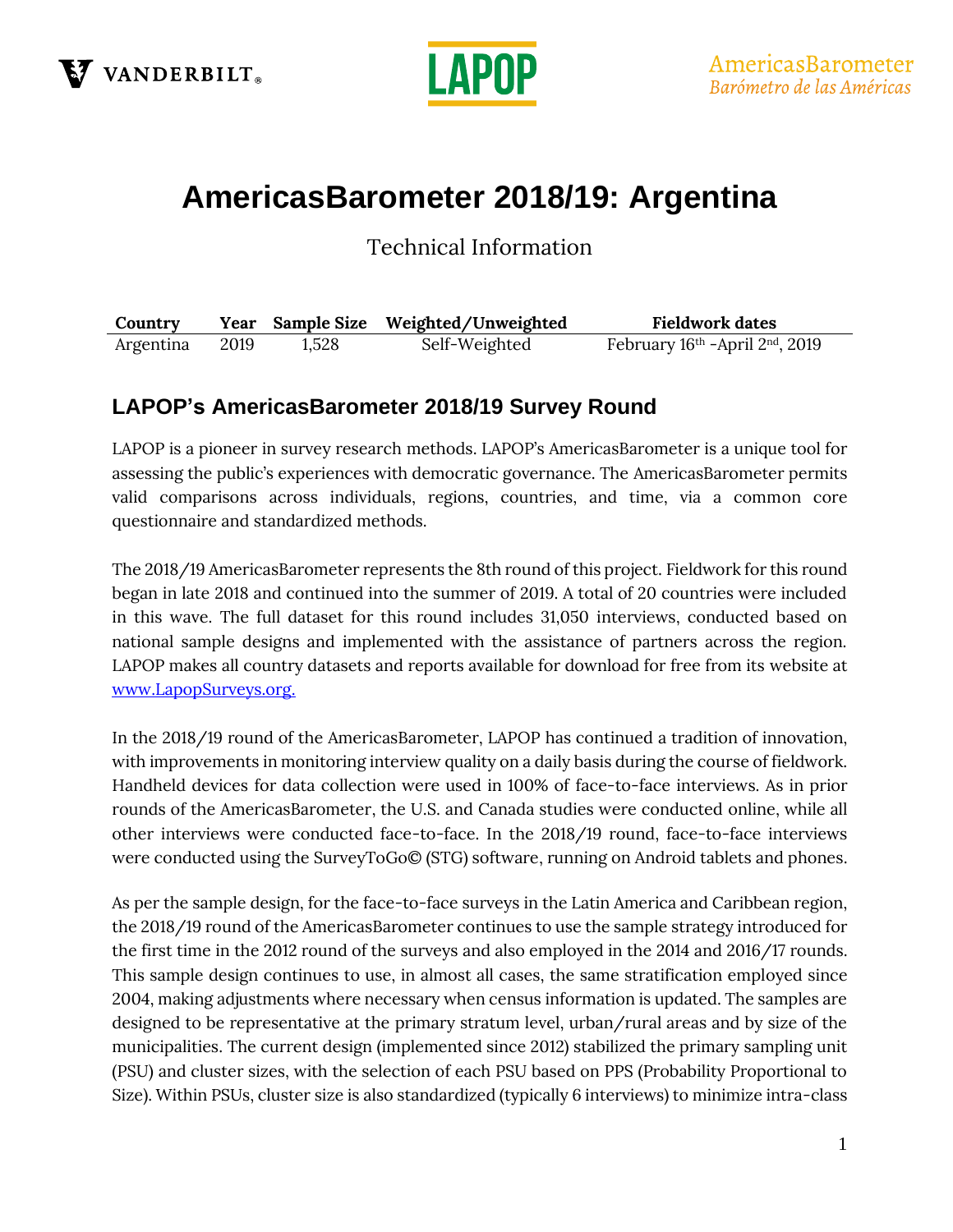correlation, while taking advantage of economies of fieldwork that simple random selection of interviews within the entire PSU would not make possible.

The remaining pages of this technical note describe the sample design of the 2018/19 AmericasBarometer survey in Argentina.

## **2018/19 AmericasBarometer: Argentina**

This survey was carried out between February 16<sup>th</sup> and April 2<sup>nd</sup> 2019, as part of LAPOP's 2018/19 AmericasBarometer. It is a follow on to LAPOP's AmericasBarometer Argentina surveys of 2004, 2006, 2008, 2010, 2012, 2014 and 2017. The 2019 survey fieldwork was carried out by MORI on behalf of LAPOP. Key funding came from Vanderbilt University and USAID.

Questionnaire pretesting took place in Buenos Aires on February 6<sup>th</sup> and 7<sup>th</sup>, 2019 and interviewer training took place on February 12<sup>th</sup> to 15<sup>th</sup>, 2019. A full copy of the 2018/19 AmericasBarometer Argentina questionnaire can be found at LAPOP's website at [www.LapopSurveys.org.](http://www.lapopsurveys.org/)

The project used a national probability sample design of voting-age adults, with a total N of 1,528 people involving face-to-face interviews conducted in Spanish. In the 2018/19 round, LAPOP used the SurveyToGo© (STG) software, running on Android tablets and phones, to conduct 100% of the interviews.

The survey used a complex sample design, including stratification and clustering. The sample was developed by LAPOP, using a multi-stage probability design and was stratified by the 6 major regions of the country: Metropolitan Area and Province of Buenos Aires, Central, Northeastern, Northwestern, Cuyo, and Patagonia. The sample is representative at the national level and of the 6 regions as shown in the map below (see Figure 1). Each stratum was further sub-stratified by size of municipality<sup>1</sup> and by urban and rural areas within municipalities. Respondents were selected in clusters of 6 in urban and rural areas. Reported statistics or statistical analyses should be adjusted for the design effect due to the complex design of the sample. 2

The sample frame used for the sample is the 2010 Population Census. The sample is representative of voting age population at the primary stratum level, by urban/rural areas, and by size of the municipalities. No areas or regions of the country were excluded from the design.

During fieldwork a total of 3 cluster (18 interviews) were substituted in Argentina. Fieldwork substitutions were requested by our partners in Argentina based on their knowledge of current

<sup>&</sup>lt;sup>1</sup> The sample design includes three different strata of municipalities classified according to their size. Municipalities were grouped in sizes as follow: (1) Small municipalities with less than 25,000 inhabitants, (2) Medium-sized municipalities with between 25,000 and 100,000 inhabitants, (3) Large municipalities with more than 100,000 inhabitants.

<sup>2</sup> For more information visi[t http://www.vanderbilt.edu/lapop/survey-designs.php](http://www.vanderbilt.edu/lapop/survey-designs.php)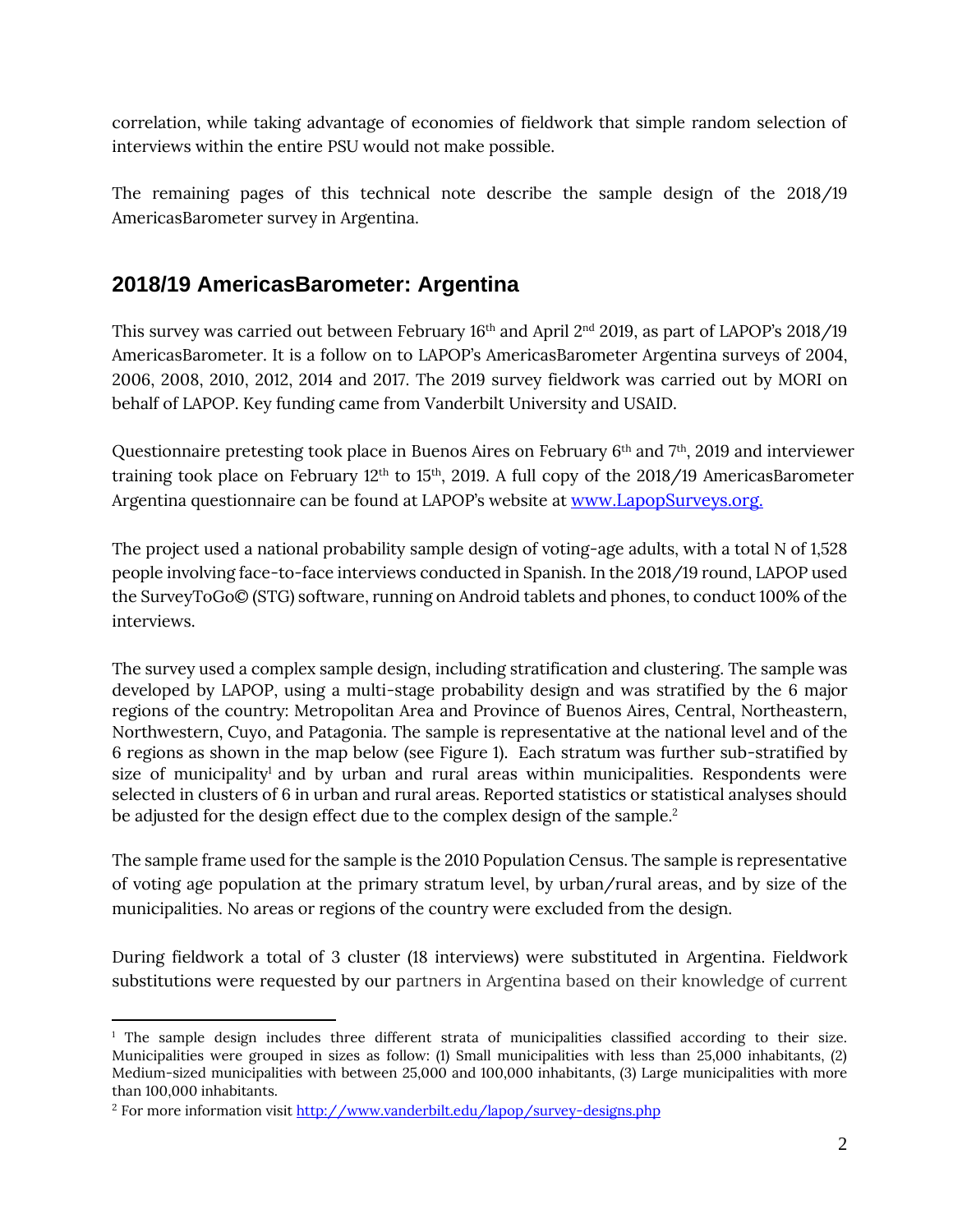local conditions. Most of the substitutions were because the selected enumeration areas no longer contained households as a result of urban renewal or spreading commerce. Following LAPOP's substitution protocols,<sup>3</sup> the replacement sampling points were located within the same primary sampling unit (PSU) and, in the case of Argentina, in the same census sector.



#### **Figure 1: Sample stratification in Argentina**

The sample consists of 84 primary sampling units and 252 final sampling units across the set of all provinces in Argentina. A total of 1,332 respondents were surveyed in urban areas and 180 in rural areas. The estimated margin of error for the survey is  $\pm$  2.5. Margin of sampling errors are not adjusted for weights. Table 1 shows the sample size in each of the regions (primary stratum) and by municipality size.

<sup>3</sup> See LAPOP's methodological note "Sample Substitutions in the AmericasBarometer 2016/17" by Facundo Salles Kobilanski, Georgina Pizzolitto, and Mitchell A. Seligson (August 2019). Available at <https://www.vanderbilt.edu/lapop/insights/IMN006en.pdf>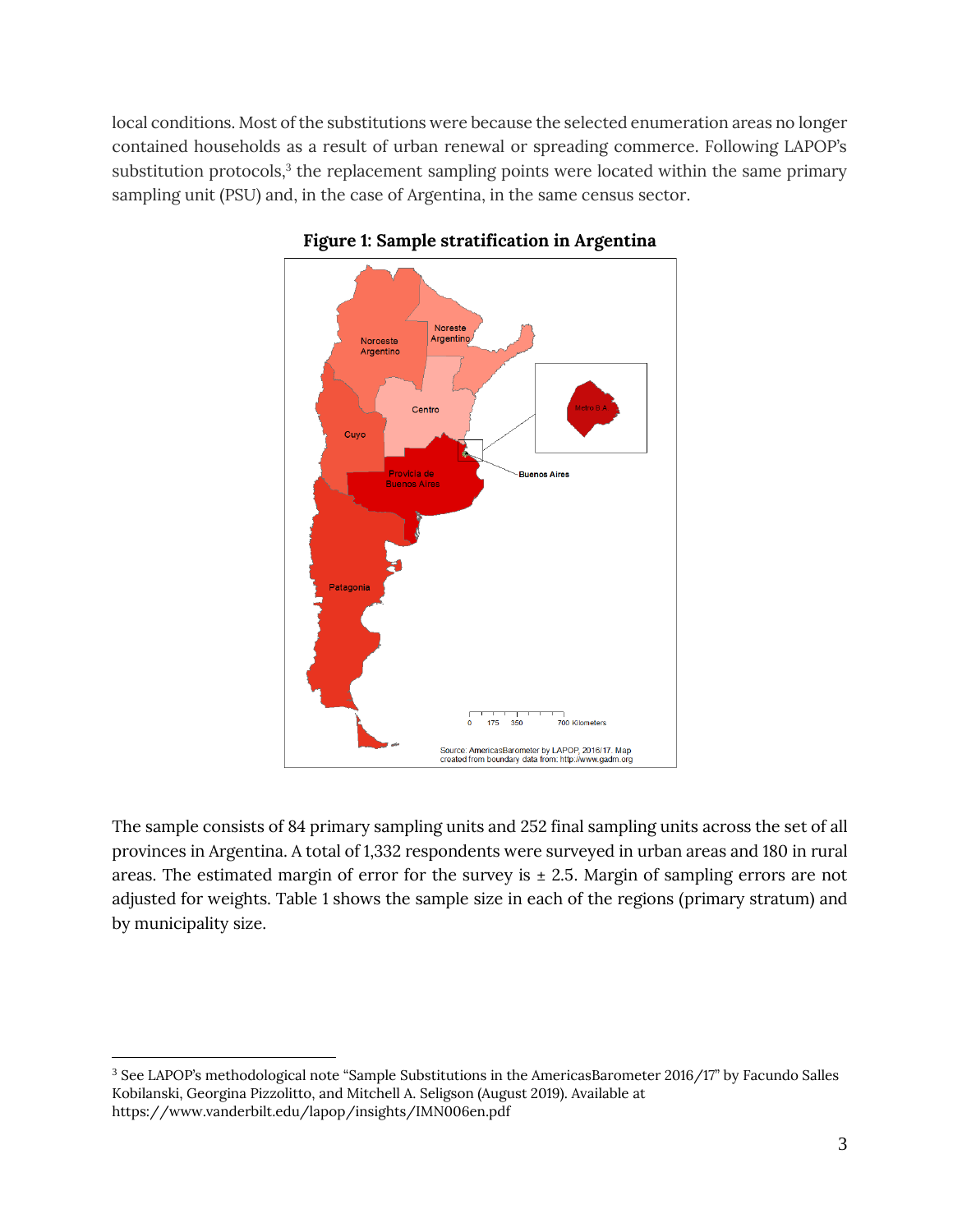| <b>Strata</b>                               | Sample Size<br>by Design | Number of Interviews<br>(Unweighted) |
|---------------------------------------------|--------------------------|--------------------------------------|
| Metropolitan Region (Capital Federal + GBA) | 450                      | 450                                  |
| Pampeana (Centro+ Prov. Bs. As.)            | 540                      | 540                                  |
| NEA                                         | 144                      | 144                                  |
| NOA                                         | 198                      | 198                                  |
| Patagonia                                   | 72                       | 72                                   |
| Cuyo                                        | 108                      | 108                                  |
| Total                                       | 1,512                    | 1,528                                |
| <b>Size of Municipality</b>                 |                          |                                      |
| More than 100,000 inhabitants               | 558                      | 564                                  |
| Between 25,000 and 99,999 inhabitants       | 378                      | 385                                  |
| Between 2,000 and 24,999 inhabitants        | 162                      | 165                                  |
| Less than 2,000 inhabitants                 | 234                      | 235                                  |
| Total                                       | 1,512                    | 1,528                                |

#### **Table 1: Sample sizes by Strata and Municipality Size in the 2018/19 AmericasBarometer Survey in Argentina**

LAPOP uses "frequency matching," a technique that permits one to obtain a sample with a distribution of age and gender similar to that of the national census or electoral registration lists. Frequency matching avoids the extremely costly effort involved in making multiple callbacks to each missed unit within each PSU in an effort to obtain a balanced sample. In national, face-toface interviewing, multiple callbacks are often impractical from a cost standpoint. Our experience reveals that even three callbacks leave the sample with a notable gender imbalance (more women than men, since women are more likely to be at home than men). Rather than having to include post-hoc weights to adjust for this sample error, which can be large, we resolve the problem in the field via using a distribution of interviews among gender and ages that reflects the structure of the population.<sup>4</sup>

A single respondent was selected in each household, following the frequency matching distribution programmed into the sample design, by gender and age as mentioned above. Respondents are limited to household members who reside permanently in that household (thus excluding visiting relatives), who fit the age and residency requirements (limited to adult citizens and permanent residents). If two or more people of the same sex and age group were present in the household at the moment of the visit of our interviewer, the questionnaire was applied to the person who most recently celebrated a birthday (i.e., the "last birthday" system) in order to avoid selection bias.

<sup>&</sup>lt;sup>4</sup> An alternative strategy is to post hoc weight such samples in order to force the sample to correspond to the census distributions. However, if the fieldwork produces a substantial deviation from those distributions, the result could be placing excessive confidence on a very small number of respondents for some population group (e.g., older males). The resulting widening of confidence intervals for these weighted small sample group could limit inferences drawn from such weighted samples.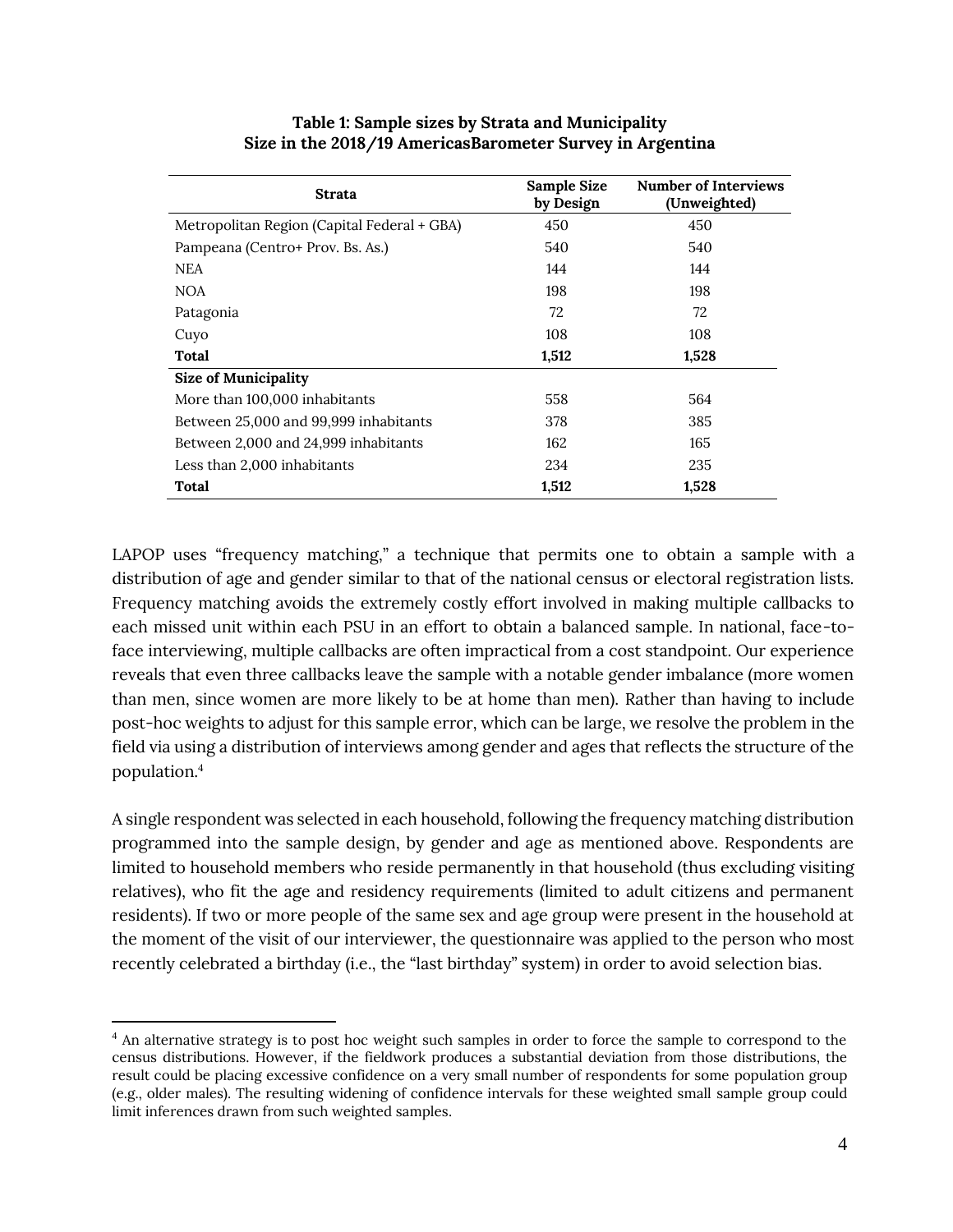Participation in the AmericasBarometer survey is anonymous and voluntary. <sup>5</sup> Eligible respondents agree to participate in the survey are administered the survey after the questionnaire after giving their consent to interviewers. 6

## **Weighting of the Argentina datasets**

The dataset contains a variable called "wt" which is the "country weight" variable. Since in the case of Argentina the sample is self-weighted, the value of each case =1. When using this dataset for cross-country comparisons, in order to give each country in the study an identical weight in the pooled sample, LAPOP reweights each country data set in the merged files so that each country has an N of 1,500. The weight variable for cross-country comparisons is called "weight1500." In SPSS, this is done via the "weight" command. Weights are already activated in SPSS datasets. In Stata, one should use the svyset command to weight the data and declare the sampling information to correctly compute standard errors that take into account the design effects. The command for single country, single year studies is**: svyset upm [pw=wt], strata(estratopri)**. For cross-country and/or cross-time studies, the command is: **svyset upm [pw=weight1500], strata(strata)**. These declarations have been made in Stata datasets. One must use the svy prefix with estimation commands to compute the weighted statistics and correct standard errors (see help svy\_estimation within Stata for more information).

## **Response Rates in Argentina**

In this section we present the number of attempts that interviewers did to obtain an interview as well as the survey response rates. <sup>7</sup> AmericasBarometer response rates are based on AAPOR's Standard Definitions. The response rate is the number of complete interviews with reporting units divided by the number of eligible reporting units in the sample. LAPOP has programmed in SurveyToGo a module of questions and skips that permits the accurate recording of the number of refusals, ineligible respondents, or non-contact. This in turn allows for estimating the response rates in each country. Two definitions of response rates are provided below, ranging from the definition that yields the lowest rate to the definition that yields the highest rate, depending on how partial interviews are considered and how cases of unknown eligibility are handled.

Response rates reported below are:

Response Rate 1 (RR1) = $\frac{c}{c + P + R + N + O + UH + UO}$ 

<sup>5</sup> No incentives (cash or in-kind) are provided to respondents for participating in the survey.

<sup>&</sup>lt;sup>6</sup> For the purpose of an informed consent process, interviewers are required to read a letter containing details about the study and participation before starting the interview.

<sup>7</sup> For additional information on how response rates are estimated, see LAPOP's Methodological Note: "How Does LAPOP Calculate Response Rates? By Zachary Warner and Gabriel Camargo-Toledo (June 2019). Available at: <https://www.vanderbilt.edu/lapop/methods-005rev.pdf>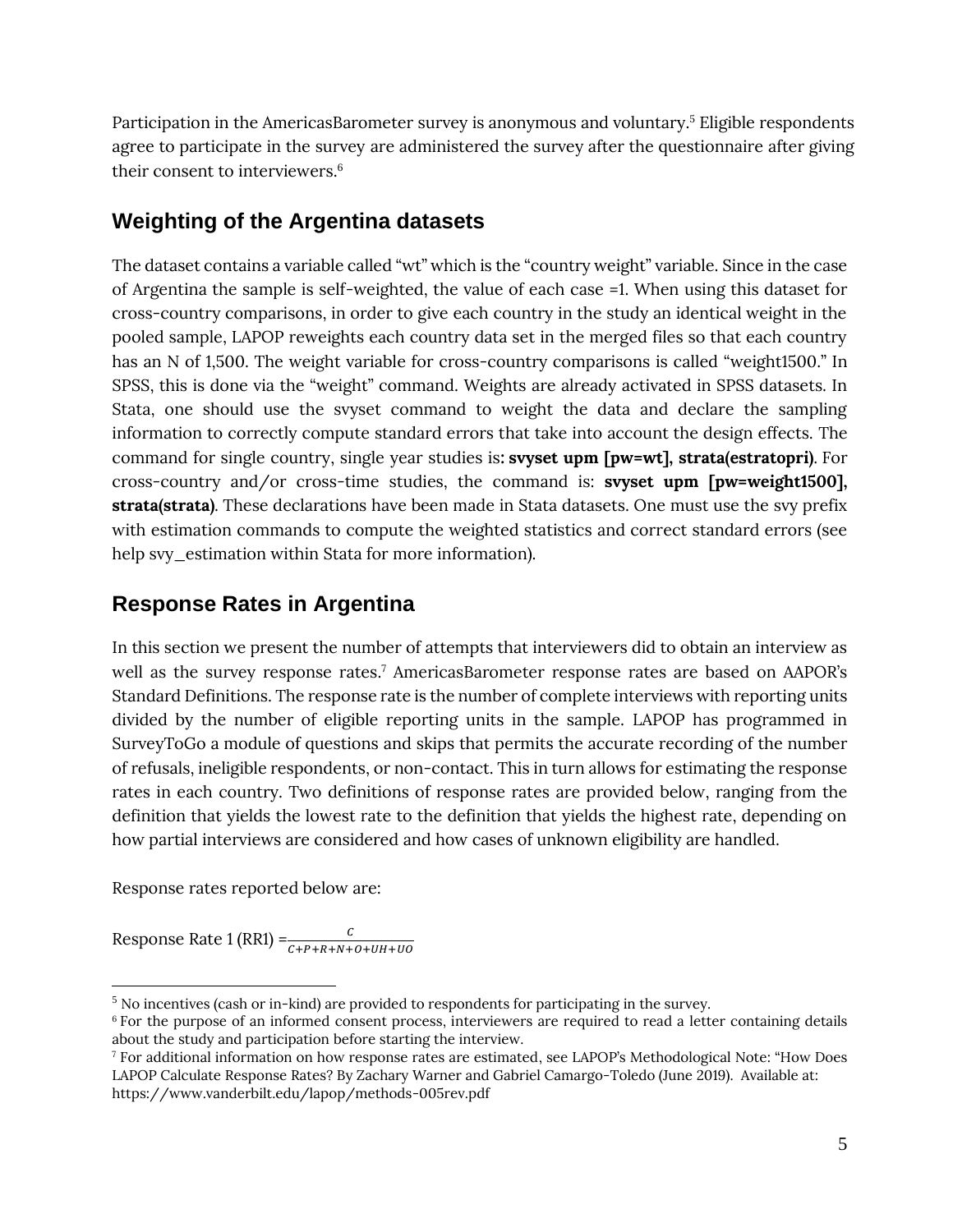# Response Rate 3 (RR3) =  $\frac{c}{c + P + R + N + O + e(UH + UO)}$

Where: where C refers to completed interviews, P to partial interviews, R to refusals, N for noncontacts, O for others, UH for unknown if household, UO to unknown others, and e is the eligibility rate calculated using the CASRO method: e=Eligible/(Eligible + Ineligible).

|                    | AB2018/19       |                 |             |  |
|--------------------|-----------------|-----------------|-------------|--|
| Country            | RR <sub>1</sub> | RR <sub>3</sub> | Eligibility |  |
| Uruguay            | 0.11            | 0.18            | 0.55        |  |
| Argentina          | 0.12            | 0.15            | 0.78        |  |
| El Salvador        | 0.12            | 0.13            | 0.86        |  |
| Bolivia            | 0.15            | 0.2             | 0.67        |  |
| Mexico             | 0.15            | 0.2             | 0.71        |  |
| Peru               | 0.15            | 0.19            | 0.73        |  |
| Chile              | 0.18            | 0.2             | 0.92        |  |
| Paraguay           | 0.20            | 0.22            | 0.82        |  |
| Ecuador            | 0.21            | 0.27            | 0.69        |  |
| Colombia           | 0.22            | 0.27            | 0.76        |  |
| Costa Rica         | 0.23            | 0.26            | 0.85        |  |
| Nicaragua          | 0.24            | 0.25            | 0.92        |  |
| <b>Brazil</b>      | 0.26            | 0.3             | 0.83        |  |
| Dominican Republic | 0.26            | 0.31            | 0.77        |  |
| Panama             | 0.36            | 0.38            | 0.93        |  |
| Honduras           | 0.38            | 0.39            | 0.94        |  |
| Guatemala          | 0.46            | 0.48            | 0.92        |  |
| Jamaica            | 0.50            | 0.51            | 0.96        |  |

#### **Table 2: Response Rates in the 2018/19 AmericasBarometer Survey**

# **Quality Control in Argentina**

In the 2018/19 AmericasBarometer, Quality Control was based in FALCON© (Fieldwork Algorithm for LAPOP's Control over Survey Operations and Norms), which includes, but is not limited to, an interviewer identity monitoring check, a geo-fencing system, 8 time checks, a reading control check, and data fabrication and falsification audits. In this round LAPOP developed a quality control score that assign penalties or demerits to interviews during their audit. In this system,

<sup>8</sup> Geo-fences were programmed at the municipal level in Argentina.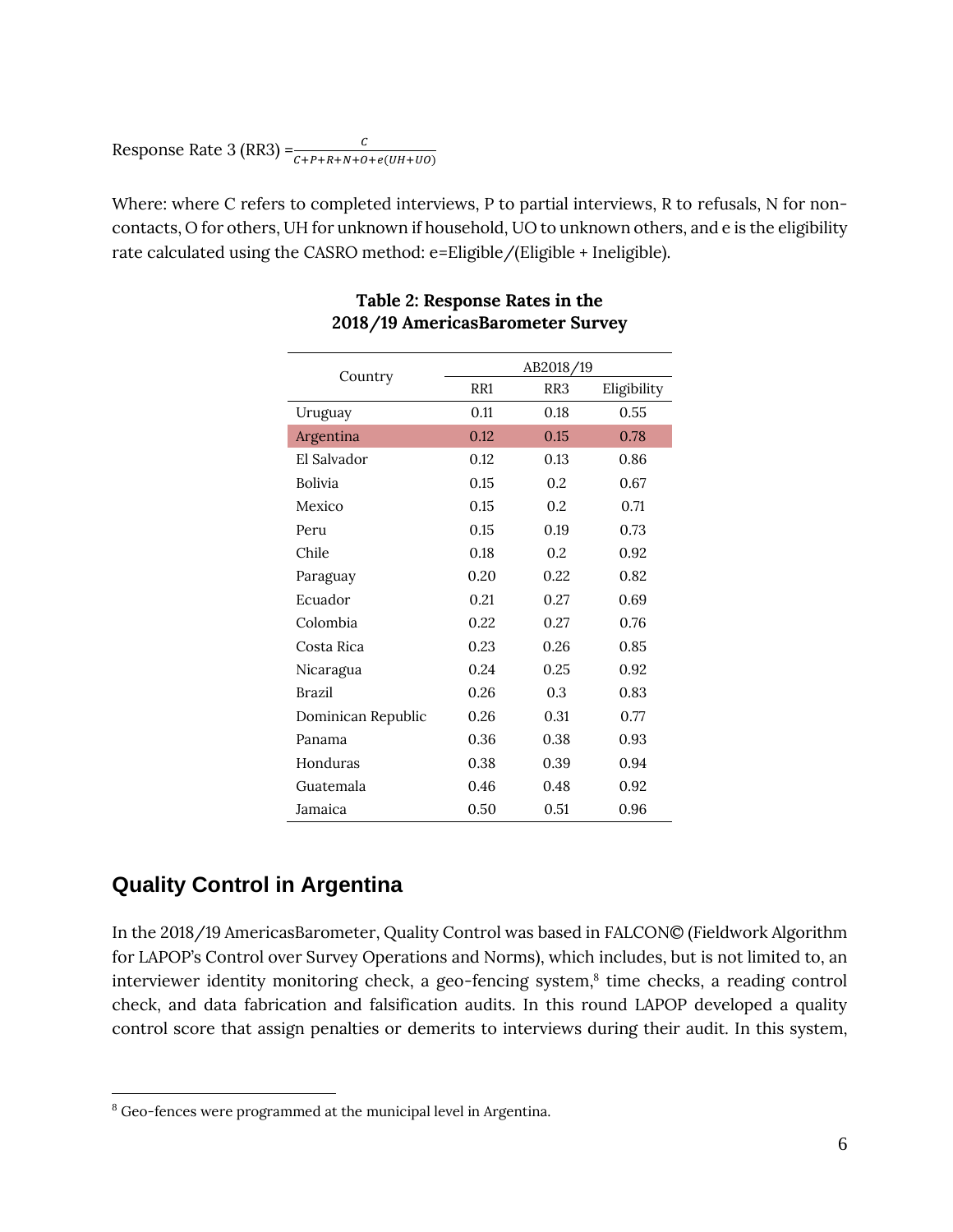higher scores indicate more serious errors, and we refuse to accept (that is, we require the cancelation of) low quality interviews.

The local firm audited 100% of interviews. All interviews were also run through LAPOP's automatic flagging system, and then LAPOP's team manually audited a subset of the interviews. A total of 123 interviews were canceled in Argentina in the 2018/19 round of the Americas Barometer. The most predominant reasons for canceling an interview were poor reading of questions and skipping of questions. The quality control report for Argentina 2018/19 is included in Annex 1.

For additional information on the survey design contact Georgina Pizzolitto at [georgina.pizzolitto@vanderbilt.edu.](mailto:georgina.pizzolitto@vanderbilt.edu.)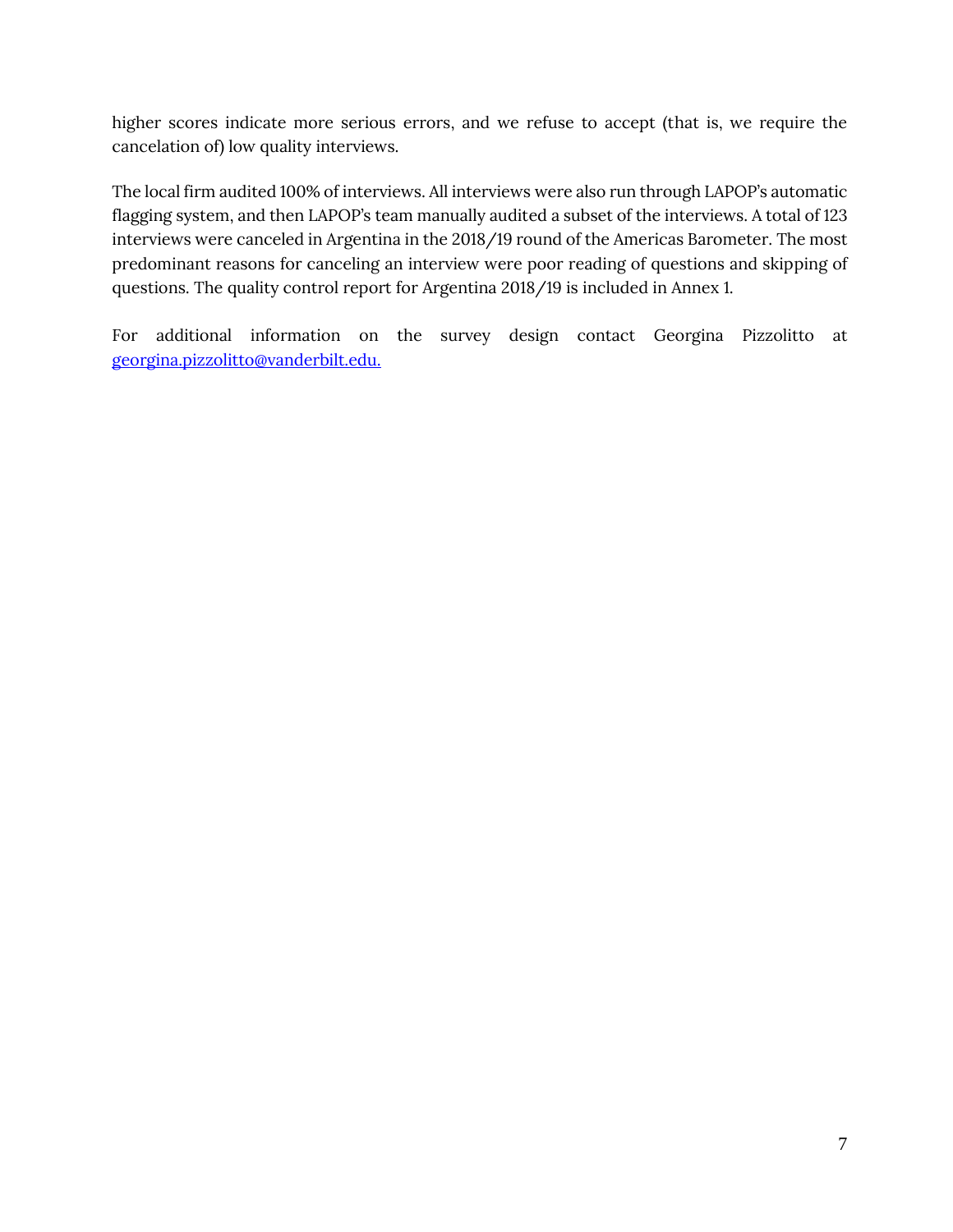# **Annex 1: Quality Control Report**

## **Introduction**

Producing high quality survey data is a core mission at the Latin American Public Opinion Project (LAPOP). The LAPOP research team implements and constantly updates a set of rigorous fieldwork protocols that both office personnel and fieldwork operators are required to follow closely. These include state-of-the-art sampling techniques; iterative pre-testing; interviewer, supervisor and quality control officer training; and standardized methods of data processing and analysis. They further include a sophisticated monitoring algorithm of data collection in real time. LAPOP's fieldwork monitoring system – FALCON © (Fieldwork Algorithm for LAPOP Control over survey Operations and Norms) – includes, but is not limited to, data fabrication and falsification audits, a geo-fencing system, a reading control check, an interviewer identity monitoring check, and timestamp checks. FALCON works with SurveyToGo (STG) software that is customized for LAPOP fieldwork. FALCON enables quality control teams at LAPOP and in the survey firms to assess the quality of interviews while fieldwork is in progress, and to provide feedback to interviewers throughout fieldwork.

During fieldwork, the system automatically flags interviews in which enumerators appear to be fabricating data. Trained quality control officers meticulously study these flagged interviews to assess the extent to which there is enough evidence of fraud. Auditors then communicate their findings to country coordinators in LAPOP central. After making a decision, LAPOP communicates with the survey company so they can replace the fraudulent interviews and adjust interviewer behavior, or at the extreme, separate faulty interviewers from the project.

The geo-fencing system flags interviews conducted in the wrong location. If a location flag is triggered, then we consult with the firm and use the GPS coordinates to check whether the interview took place at a residence in the assigned location. We regularly check mobile device logs to ensure that interviewers have not altered phone settings to impede, for example, the collection of GPS coordinates, and an automatic feature flags the use of GPS masking apps. We also audit interviewer routes, to assess whether they correctly followed rules for selecting dwellings and individual respondents.

Quality control officers also compare images silently captured via front-facing cameras to interviewer photos to ensure that the enumerators in the field are those trained by LAPOP staff.9 The background of those images also provides information about the environment in which the

<sup>9</sup> All images use a front-facing camera to ensure that respondent anonymity is not compromised (that is, the camera only records images of the interviewers). Study participants are informed prior to consenting to be interviewed that some of their answers are recorded for quality control.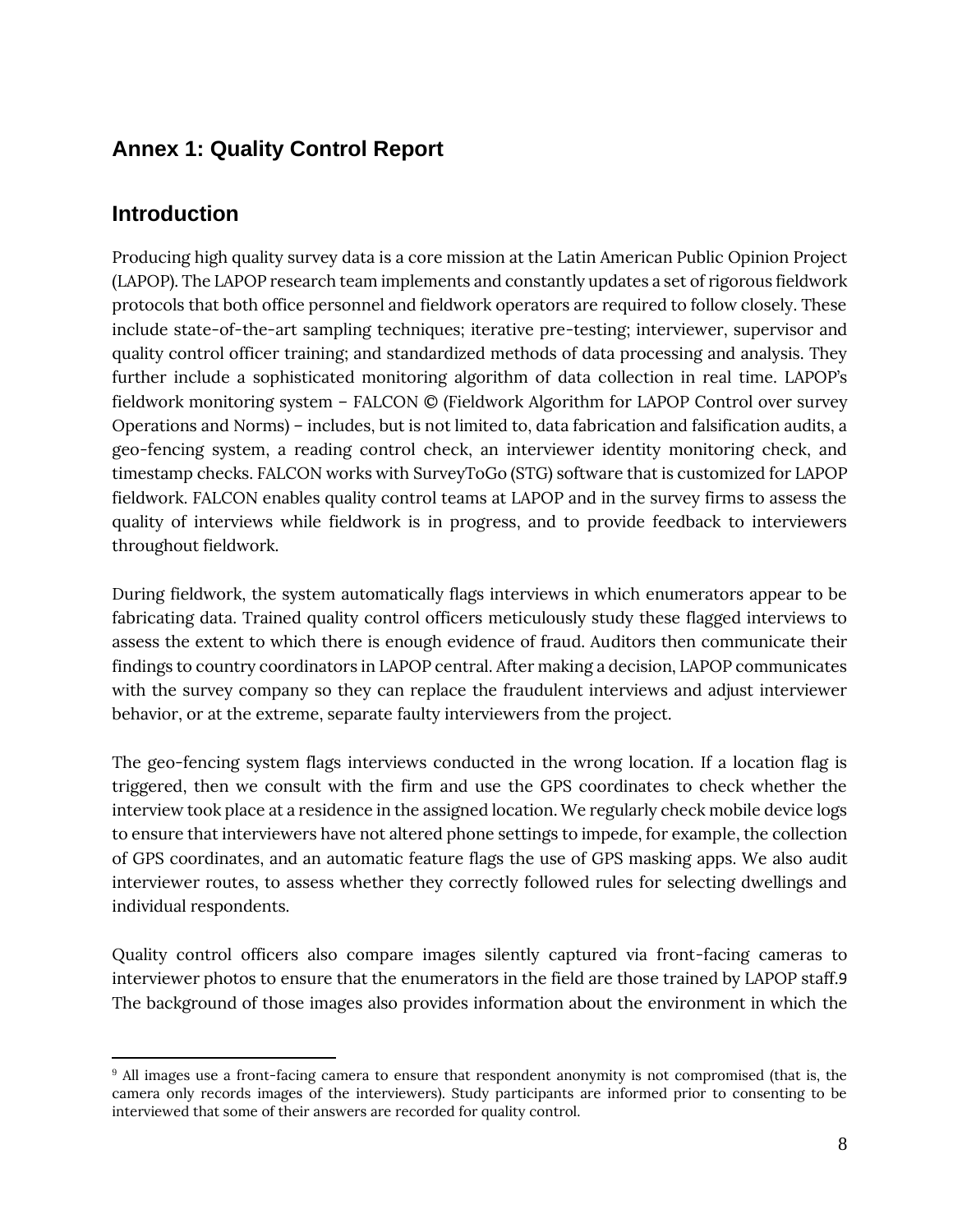interview takes place, permitting detection of interviews conducted in odd places (e.g., at parks or shops).

Our quality control personnel audit "Key Performance Indicators," which provide detailed information about fieldwork start and end times each day, the number of interviews carried out in a particular timeframe, and the average duration of interviews, among other metrics. Finally, we listen to audio recordings to ensure that enumerators read items completely and correctly, without interpreting the question, skipping items, or influencing respondents' answers.

Based on these audits, we assign each interview a quality control score using a "demerit" system. In this system, higher scores indicate more serious errors, and we refuse to accept (that is, we require the cancelation of) low quality interviews. Local firms audit 100% of all interviews according to our protocols. All interviews are also run through LAPOP's automatic flagging system, and then LAPOP's team manually audits a subset of the interviews. When low quality interviews are identified by the local firm or LAPOP, the firm is obligated to replace them. Because FALCON works in real time (meaning, while fieldwork is in progress), canceled interviews can be and are replaced by high quality interviews.

In this report, we summarize the results of this quality control process as implemented in the 2019 Argentina AmericasBarometer national survey.

LAPOP worked with the local survey firm MBC Mori to collect data from 1,528 voting-age adults in 50 districts in Argentina. For more information on the sample design, see the project's [website.](https://www.vanderbilt.edu/lapop/core-surveys.php) The fieldwork yielded:

- 1,528 approved interviews
	- o MBC Mori audited 100% of these interviews
	- $\circ$  LAPOP's automatic quality control system audited 100% of the interviews.<sup>10</sup>
	- o LAPOP audited manually approximately 500 interviews.<sup>11</sup>
- 123 canceled interviews
	- o The most predominant reasons for canceling an interview were reading issues on the study information sheet (formerly known as "informed consent"), poor reading of multiple questions, and skips of questions.

# **Quality Assurance Chapter (QuAC)**

<sup>&</sup>lt;sup>10</sup> LAPOP has developed an automatic quality control system that reviews 100% of interviews as soon as they are uploaded to the cloud. The automatic system checks location and timestamps, the latter of which is used to identify data fabrication.

<sup>11</sup> As part of our protocols, LAPOP Central manually audits approximately 1/3 of initially approved interviews.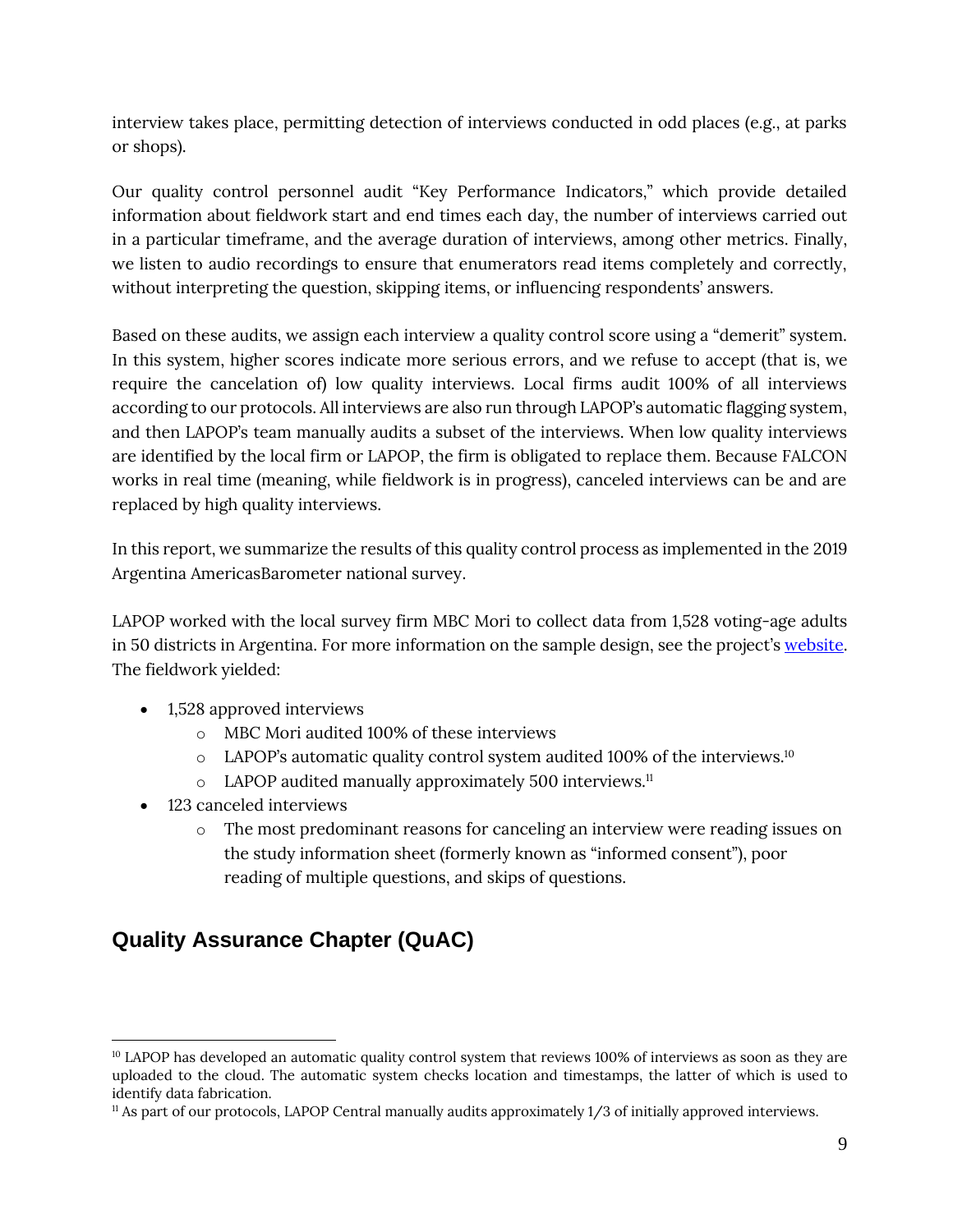The Quality Assurance Chapter log reports on the most common problems found by the auditing team during fieldwork. The items in the QuAC are listed below:

| Items in the Quality Assurance Chapter (QuAC) <sup>12</sup>                                                                      |  |  |  |
|----------------------------------------------------------------------------------------------------------------------------------|--|--|--|
| The enumerator interviews himself/herself <sup>13</sup>                                                                          |  |  |  |
| Audio files are attached, but no one is heard speaking - or only the interviewer can be heard <sup>14</sup>                      |  |  |  |
| The interviewer sets the device to "Airplane Mode" <sup>15</sup>                                                                 |  |  |  |
| The interviewer turns off the device's GPS <sup>16</sup>                                                                         |  |  |  |
| The interviewer covers or disables the camera to avoid photo captures <sup>17</sup>                                              |  |  |  |
| The interviewer interviews another enumerator <sup>18</sup>                                                                      |  |  |  |
| The interviewer interviews someone that he/she knows <sup>19</sup>                                                               |  |  |  |
| The photographs do not correspond to those of the interviewer or there are inconsistencies<br>in the photographs <sup>20</sup>   |  |  |  |
| The voice in the audio files does not correspond to the interviewer's voice <sup>21</sup>                                        |  |  |  |
| The attempts are exhausted <sup>22</sup>                                                                                         |  |  |  |
| The respondent does not complete the interview and leaves it <sup>23</sup>                                                       |  |  |  |
| The interviewer decides to end the interview for any other reason <sup>24</sup>                                                  |  |  |  |
| The interview is carried out in an incorrect location (a shopping mall, store, park, gas station,<br>school, etc.) <sup>25</sup> |  |  |  |
| The interview starts and ends in different locations <sup>26</sup>                                                               |  |  |  |
| The net interview duration is less than 25 minutes or more than 2 hours <sup>27</sup>                                            |  |  |  |
| The interviewer does not read the complete study information sheet <sup>28</sup>                                                 |  |  |  |
| The interviewer reads only parts of the study information sheet <sup>29</sup>                                                    |  |  |  |
| The interviewer changes words from the study information sheet <sup>30</sup>                                                     |  |  |  |

 $12$  Each item has a predetermined score that STG automatically computes after the auditing process is completed. Based on our protocols, if an interview reaches a score of 20 or more, the interview is canceled and replaced by the local firm.

<sup>&</sup>lt;sup>13</sup> This item refers to an interviewer who asks and responds to questions by himself/herself without the present of a valid respondent.

<sup>&</sup>lt;sup>14</sup> This point refers to interviewers who complete an interview without asking questions.

<sup>&</sup>lt;sup>15</sup> This point refers to interviewers turning on "airplane mode" on the device deliberately.

<sup>&</sup>lt;sup>16</sup> This point refers to interviewers turning off the GPS of the device deliberately.

<sup>&</sup>lt;sup>17</sup> This point refers to interviewers covering the front camera of the device deliberately.

<sup>&</sup>lt;sup>18</sup> This point refers to interviewers who fake interviews by interviewing another member of the interviewer's team. <sup>19</sup> This point refers to interviewers who fake interviews by not interviewing a respondent within selected

households.

<sup>&</sup>lt;sup>20</sup> This point refers to cases in which the interviewer is not part the team trained by LAPOP Central.

<sup>&</sup>lt;sup>21</sup> This point refers to cases in which the voice of the interviewer does not match with his/her voice in previous interviews.

<sup>&</sup>lt;sup>22</sup> This point refers to cases in which interviewers could not find a valid respondent after completing 100 attempts.

<sup>&</sup>lt;sup>23</sup> This point refers to respondents abandoning the interview before it is completed.

 $24$  This point refers to interviewers abandoning the interview before it is completed.

<sup>&</sup>lt;sup>25</sup> This point refers to interviewers who conducted an interview in public places and not residential zones.

<sup>&</sup>lt;sup>26</sup> This point refers to interviewers who started an interview in one location and completed it in a different location. <sup>27</sup> This point refers to interviews that lasted less than a minimal amount of time pre-set by LAPOP.

<sup>&</sup>lt;sup>28</sup> This point refers to interviewers not reading the information sheet to respondents at the beginning of the interview.

<sup>&</sup>lt;sup>29</sup> This point refers to interviewers not reading completely the information sheet at the beginning of the interview.

<sup>&</sup>lt;sup>30</sup> This point refers to interviewers changing the information sheet at the beginning of the interview.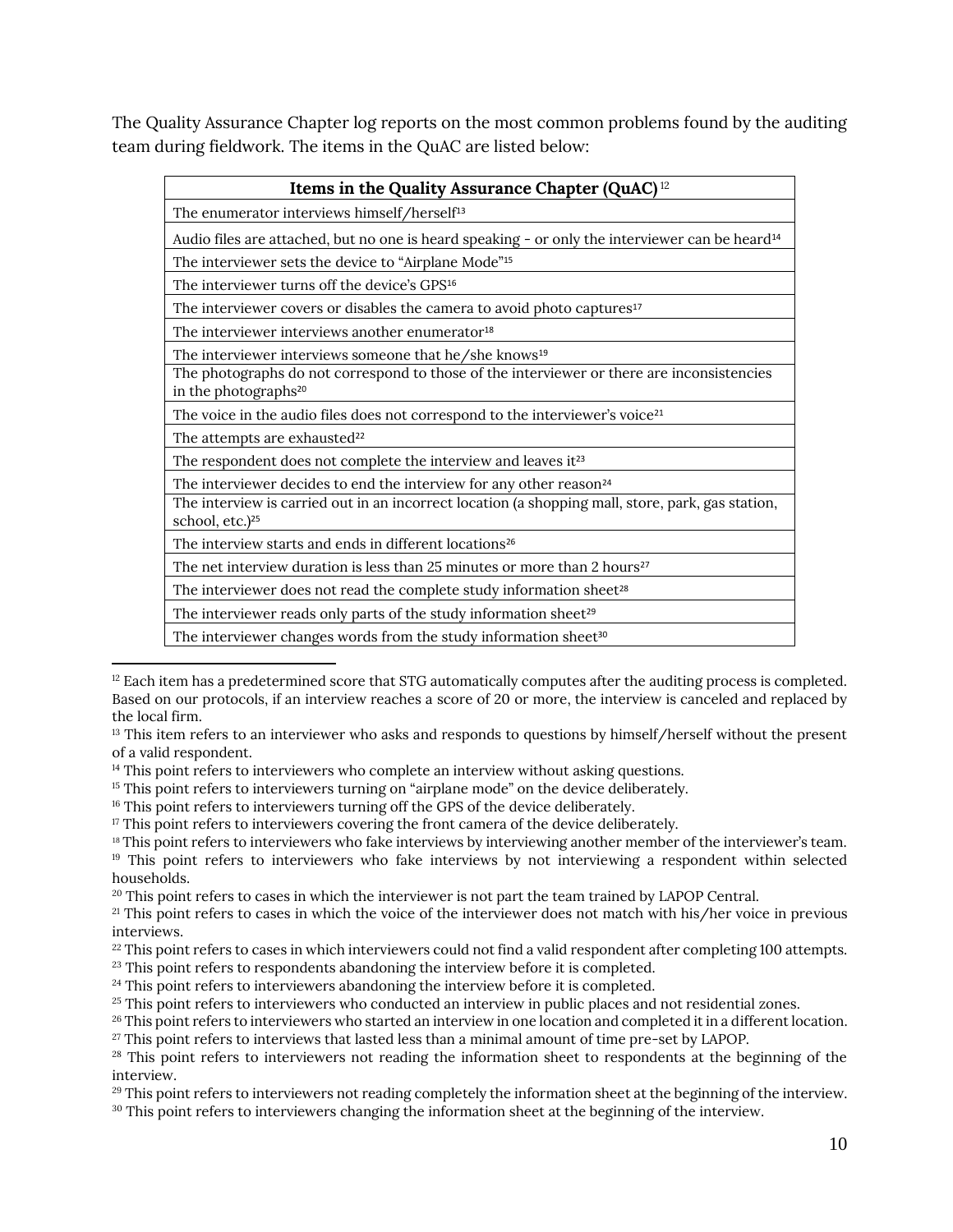| The interviewer changes the expected duration in the information sheet <sup>31</sup>                                                                                     |  |  |  |  |
|--------------------------------------------------------------------------------------------------------------------------------------------------------------------------|--|--|--|--|
| The interviewer is overly pushy with respect to continuing with the interview, in response to<br>an individual expressing reservations about participating <sup>32</sup> |  |  |  |  |
| The interviewer reads 1, 2, or 3 (or more) questions incompletely/incorrectly $33$                                                                                       |  |  |  |  |
| The interviewer reads 1, 2, or 3 (or more) too quickly/unintelligibly <sup>34</sup>                                                                                      |  |  |  |  |
| The interviewer interprets a question meaning 1, 2, or 3 (or more) times <sup>35</sup>                                                                                   |  |  |  |  |
| The interviewer skips 1, 2, or 3 (or more) questions without reading, or the interviewer does<br>not give the interviewee time to respond <sup>36</sup>                  |  |  |  |  |

# **Problems reported during the quality control process**

Our efforts to identify the different types of errors that occur during interviews allow insight into the prevalence of serious errors like those consistent with fabrication. We are pleased to report that such errors account for a very small portion of all errors in our interviews. The vast majority of errors, such as misreading questions, are consistent with sloppy or forgetful interviewing, not with data fabrication.<sup>37</sup>

| Problems found during the quality control process                                            | % of total interviews<br>(approved and canceled) |
|----------------------------------------------------------------------------------------------|--------------------------------------------------|
| Abandoned interviews                                                                         | 0.2%                                             |
| Interviews conducted in public places                                                        | 0.2%                                             |
| Change of interview duration on the consent information sheet                                | 1.6%                                             |
| Interviewers not reading the consent information sheet                                       | 0.7%                                             |
| Interpretation of questions                                                                  | 6.6%                                             |
| Partial reading of the consent information sheet                                             | 9%                                               |
| Skips of questions                                                                           | 8.5%                                             |
| Interviews flagged for questions' time by the automatic quality control system <sup>38</sup> | 29.8%                                            |
| Poor reading of multiple questions <sup>39</sup>                                             | 56.3%                                            |

<sup>&</sup>lt;sup>31</sup> This point refers to interviewers changing the anticipated duration of the interview on the information sheet at the beginning of the interview.

<sup>&</sup>lt;sup>32</sup> This point refers to interviewers who continue an interview even though the respondent definitively rejected his/her participation on the consent information sheet.

<sup>33</sup> This point refers to interviewers reading incorrectly and incompletely at least one question of the questionnaire.

<sup>&</sup>lt;sup>34</sup> This point refers to interviewers reading too fast, on at least one question of the questionnaire.

<sup>&</sup>lt;sup>35</sup> This point refers to interviewers interpreting the meaning of a question asked of respondents.

<sup>&</sup>lt;sup>36</sup> This point refers to interviewers skipping and not asking at least one question on the questionnaire.

<sup>&</sup>lt;sup>37</sup> For information about these procedures and interview quality in the AmericasBarometer 2016/17, please click [here.](https://www.vanderbilt.edu/lapop/insights/IMN002en.pdf)

<sup>&</sup>lt;sup>38</sup> This item refers to flagged questions captured by the automatic quality control system because the time stamps suggest a possible skip of the full question reading. In these cases, an auditor reviews the flagged questions by verifying the time duration and listening to the audio (if available).

<sup>&</sup>lt;sup>39</sup> This item includes cases of questions read too fast, incompletely, or incorrectly.